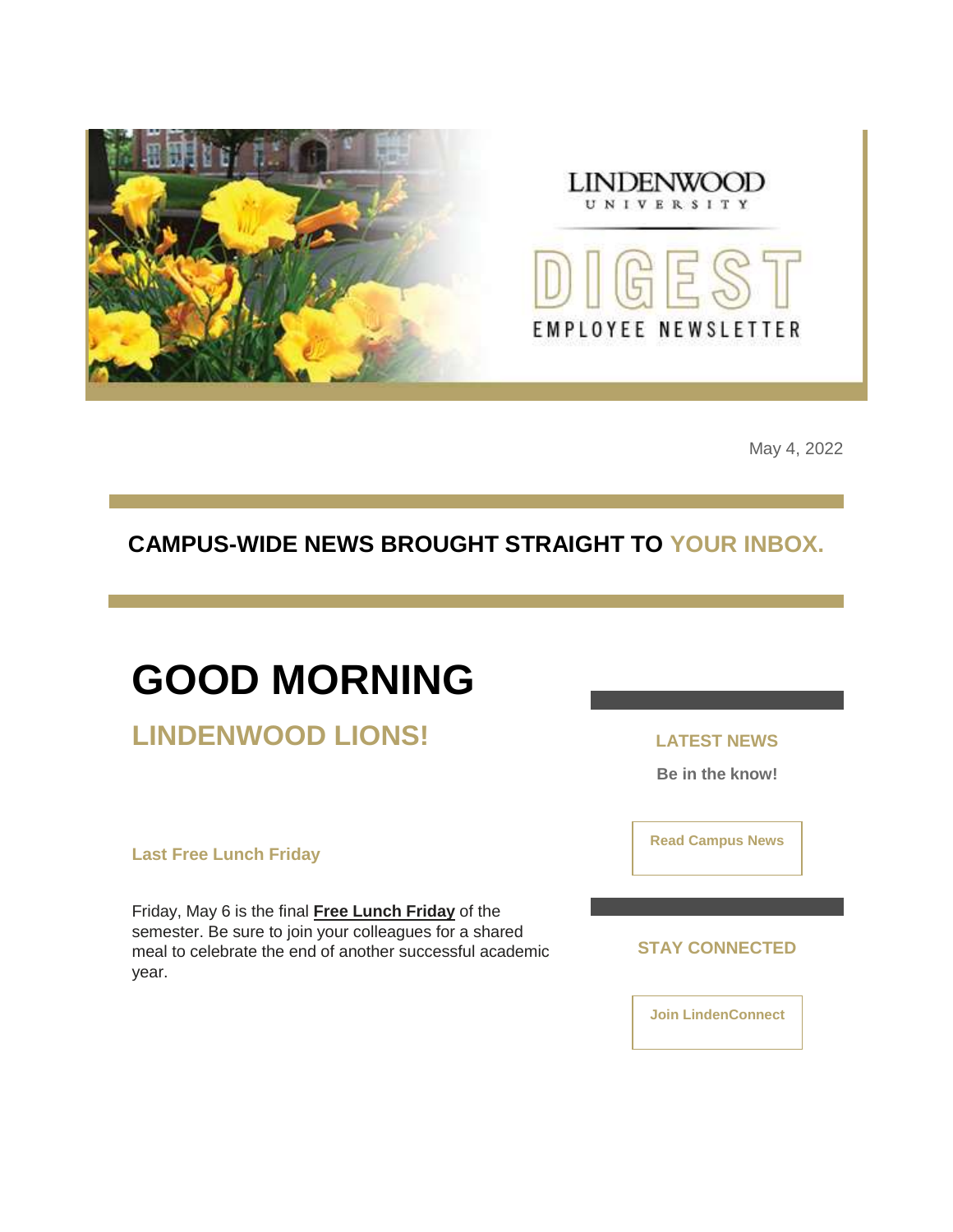# OO@G

#### **Faculty and Staff Awards Ceremony**

Please join Human Resources and Faculty and Staff Council this Thursday, May 5 from 3 - 4:15 p.m. for our annual Faculty and Staff Awards and Recognition Ceremony.

The ceremony will recognize years of service recipients, retirees, and faculty and staff award winners.

The event will be hosted in the J. Scheidegger Center or you can **[livestream](https://nam04.safelinks.protection.outlook.com/?url=https%3A%2F%2Fr20.rs6.net%2Ftn.jsp%3Ff%3D001qOhG47Rw4u5toYn1balY8HvEs94HSD3sFDjdBbWDCCHFwMCsDArmoxWlI-cnLNvboat2GEXDlkrBnRUPcCjjDuuXZIqRtgTMDO5Hl8O5Dj6jUr7TRB5PUUau98gXulfObQEmix5QpypteXNfTZuctj0bnl6xJngwHGDbGFbQUQZa5hvtOHpCyg%3D%3D%26c%3DhV4WlzT-TvjFWJsTAXV2IFj9j1IuaGSuI51wOVGWPu9ZO1ffptbasQ%3D%3D%26ch%3DJe0Mb5Cdo_TPE-n8x-deMODW9pTYgBJ0zhkJCyvUgc-RdXV1h9umsA%3D%3D&data=05%7C01%7Cphuffman%40lindenwood.edu%7Ca855865c0bbc4c32b6e608da2ddab439%7C3d72f08e540a4c68905d9e69c4d9c61e%7C1%7C0%7C637872714616432627%7CUnknown%7CTWFpbGZsb3d8eyJWIjoiMC4wLjAwMDAiLCJQIjoiV2luMzIiLCJBTiI6Ik1haWwiLCJXVCI6Mn0%3D%7C3000%7C%7C%7C&sdata=2Holq4w1%2Bz%2BkWC%2Fv%2Bjfhddk7OlqNkxohAQ%2BoQrjYb0g%3D&reserved=0)** the event online. A reception is to follow.

#### **Campus Box Office Closed for Summer**



The in-person and phone campus Box Office will be closed May 7 through June 20 (reopening on June 21). Online sales will be unaffected.



**HAVE A STORY YOU'D LIKE TO SHARE OR AN EVENT YOU'D LIKE TO PROMOTE?** 

## **SUBMIT TO THE DIGEST**

**Visit our website**

To have your listing appear in the Digest, please fill out the **[Project Request](https://nam04.safelinks.protection.outlook.com/?url=https%3A%2F%2Fr20.rs6.net%2Ftn.jsp%3Ff%3D001qOhG47Rw4u5toYn1balY8HvEs94HSD3sFDjdBbWDCCHFwMCsDArmo7T56Xfpzf9xCvnizhPj_WB_-AxXWtY4TDouJgsqSxJTqVErWWnMyNePYLRnG-Lo2-udTIBmkr6GK9t1ZCOEr5n9gqdKcNmDpbmK21A7DAtohzQsug9czM-9OdHw1hVxRjkFUhkxRRJM8IG7TqVpxfc6D4th7KDAssQ1Ryrn3_1G%26c%3DhV4WlzT-TvjFWJsTAXV2IFj9j1IuaGSuI51wOVGWPu9ZO1ffptbasQ%3D%3D%26ch%3DJe0Mb5Cdo_TPE-n8x-deMODW9pTYgBJ0zhkJCyvUgc-RdXV1h9umsA%3D%3D&data=05%7C01%7Cphuffman%40lindenwood.edu%7Ca855865c0bbc4c32b6e608da2ddab439%7C3d72f08e540a4c68905d9e69c4d9c61e%7C1%7C0%7C637872714616588848%7CUnknown%7CTWFpbGZsb3d8eyJWIjoiMC4wLjAwMDAiLCJQIjoiV2luMzIiLCJBTiI6Ik1haWwiLCJXVCI6Mn0%3D%7C3000%7C%7C%7C&sdata=w%2BBsdPqcBWe%2BmcGjf%2FFu0%2Bzf9J%2FvT6DG3Rueh1h0g40%3D&reserved=0)  [Form](https://nam04.safelinks.protection.outlook.com/?url=https%3A%2F%2Fr20.rs6.net%2Ftn.jsp%3Ff%3D001qOhG47Rw4u5toYn1balY8HvEs94HSD3sFDjdBbWDCCHFwMCsDArmo7T56Xfpzf9xCvnizhPj_WB_-AxXWtY4TDouJgsqSxJTqVErWWnMyNePYLRnG-Lo2-udTIBmkr6GK9t1ZCOEr5n9gqdKcNmDpbmK21A7DAtohzQsug9czM-9OdHw1hVxRjkFUhkxRRJM8IG7TqVpxfc6D4th7KDAssQ1Ryrn3_1G%26c%3DhV4WlzT-TvjFWJsTAXV2IFj9j1IuaGSuI51wOVGWPu9ZO1ffptbasQ%3D%3D%26ch%3DJe0Mb5Cdo_TPE-n8x-deMODW9pTYgBJ0zhkJCyvUgc-RdXV1h9umsA%3D%3D&data=05%7C01%7Cphuffman%40lindenwood.edu%7Ca855865c0bbc4c32b6e608da2ddab439%7C3d72f08e540a4c68905d9e69c4d9c61e%7C1%7C0%7C637872714616588848%7CUnknown%7CTWFpbGZsb3d8eyJWIjoiMC4wLjAwMDAiLCJQIjoiV2luMzIiLCJBTiI6Ik1haWwiLCJXVCI6Mn0%3D%7C3000%7C%7C%7C&sdata=w%2BBsdPqcBWe%2BmcGjf%2FFu0%2Bzf9J%2FvT6DG3Rueh1h0g40%3D&reserved=0)** (be sure to choose "Communications and Public Relations" for type of request) by 5 p.m. on Mondays. The Digest is sent every Wednesday. Submissions for the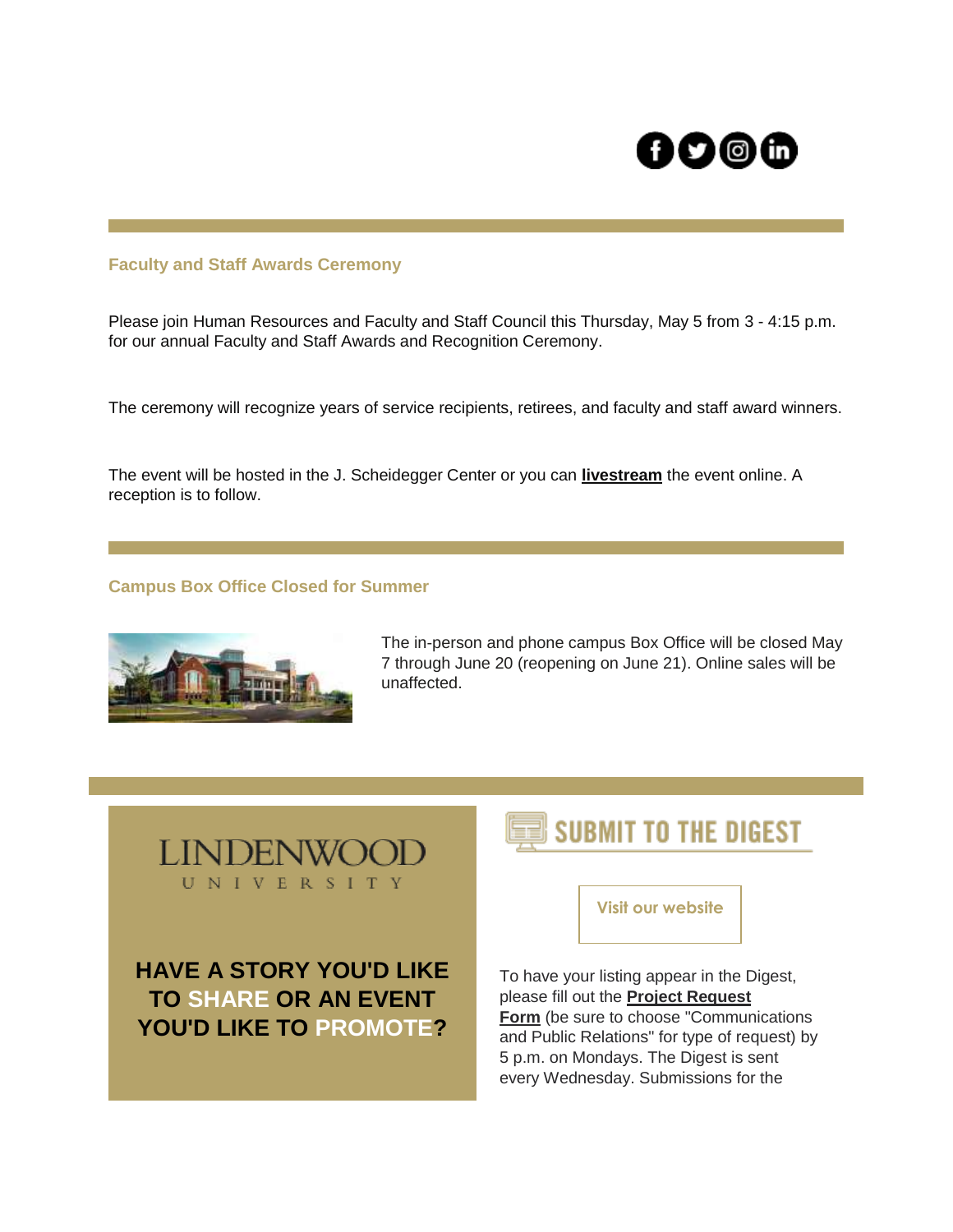**[SUBMIT IT!](https://nam04.safelinks.protection.outlook.com/?url=https%3A%2F%2Fr20.rs6.net%2Ftn.jsp%3Ff%3D001qOhG47Rw4u5toYn1balY8HvEs94HSD3sFDjdBbWDCCHFwMCsDArmo7T56Xfpzf9xCvnizhPj_WB_-AxXWtY4TDouJgsqSxJTqVErWWnMyNePYLRnG-Lo2-udTIBmkr6GK9t1ZCOEr5n9gqdKcNmDpbmK21A7DAtohzQsug9czM-9OdHw1hVxRjkFUhkxRRJM8IG7TqVpxfc6D4th7KDAssQ1Ryrn3_1G%26c%3DhV4WlzT-TvjFWJsTAXV2IFj9j1IuaGSuI51wOVGWPu9ZO1ffptbasQ%3D%3D%26ch%3DJe0Mb5Cdo_TPE-n8x-deMODW9pTYgBJ0zhkJCyvUgc-RdXV1h9umsA%3D%3D&data=05%7C01%7Cphuffman%40lindenwood.edu%7Ca855865c0bbc4c32b6e608da2ddab439%7C3d72f08e540a4c68905d9e69c4d9c61e%7C1%7C0%7C637872714616588848%7CUnknown%7CTWFpbGZsb3d8eyJWIjoiMC4wLjAwMDAiLCJQIjoiV2luMzIiLCJBTiI6Ik1haWwiLCJXVCI6Mn0%3D%7C3000%7C%7C%7C&sdata=w%2BBsdPqcBWe%2BmcGjf%2FFu0%2Bzf9J%2FvT6DG3Rueh1h0g40%3D&reserved=0)** Same story can be made every four weeks. All entries to the Digest are subject to editing prior to running.

**[MORE INFORMATION](https://nam04.safelinks.protection.outlook.com/?url=https%3A%2F%2Fr20.rs6.net%2Ftn.jsp%3Ff%3D001qOhG47Rw4u5toYn1balY8HvEs94HSD3sFDjdBbWDCCHFwMCsDArmox2NSQ79mRHVNu3YkDs3z1vniz8rrlasqKvJyG0NVUgBmprNbmQiZItBrD6xsR7zk70Jc-1ZDwDOkIdPochkl1e89ZXDs8MQnGAaLFoItj2pY1KqGbtrUiOzDnM4MptVm5083CYFiYnfIN3967nLhLTLtSatf_eNp7Ej6rTvhAFiXyYr7nGiGLt_c8E1Wl2fIw%3D%3D%26c%3DhV4WlzT-TvjFWJsTAXV2IFj9j1IuaGSuI51wOVGWPu9ZO1ffptbasQ%3D%3D%26ch%3DJe0Mb5Cdo_TPE-n8x-deMODW9pTYgBJ0zhkJCyvUgc-RdXV1h9umsA%3D%3D&data=05%7C01%7Cphuffman%40lindenwood.edu%7Ca855865c0bbc4c32b6e608da2ddab439%7C3d72f08e540a4c68905d9e69c4d9c61e%7C1%7C0%7C637872714616588848%7CUnknown%7CTWFpbGZsb3d8eyJWIjoiMC4wLjAwMDAiLCJQIjoiV2luMzIiLCJBTiI6Ik1haWwiLCJXVCI6Mn0%3D%7C3000%7C%7C%7C&sdata=%2FfNLCPFBndGogYdWgbwhSn78aE4QqLZOHN1Z6QtVeHg%3D&reserved=0)**

# **Q2 MOMENTS**

#### **Information Technology Help Desk Technician Dipack Sunar**

I was trying to print at the Spellmann copy center, when the printer ran out of ink right after it started printing. Because I was short on time, I was rushing to print things that I needed to be done ASAP. Dipak was able to come help me out right away, even though that caused some adjusting on his schedule. He did it so kindly and with a smile, while I was mid-panic. Thank you Dipak for saving the day!

#### **Social Media Manager Alley Bardon and Webmaster Jason Waack**

Alley and Jason have been essential to the broadcast messaging about campus closings in inclement weather. No matter when we get the call, they are ready and eager to act quickly and always do so with the highest level of competence. They are excellent team players and they are vital to the success of Lindenwood!

#### **College of Science, Technology, and Health Faculty**

Thanks to Alison Albee, Ricardo Delgado, Amy Estlund, Jennifer Firestine, Jenifer Fraser, Woiciech Golik, Susan Gustafson, Mike Ibele, Gail Johnston, Robin Rodriguez, Kate Tessmer, Mark Valenzuela, Chad Welsh, Nick Wintz, Megan Woltz, and Matthias Wood for their help with Region 6c and 6B Science Olympiad on campus. This annual event wouldn't be possible to coordinate without these volunteers.

#### **Information Technology Enterprise Systems and Application Development Karin May**

Karin has gone above and beyond to help provide fast and effective solutions. Karin helped me gain access and walked me through a new system that needed quick execution and was so patient with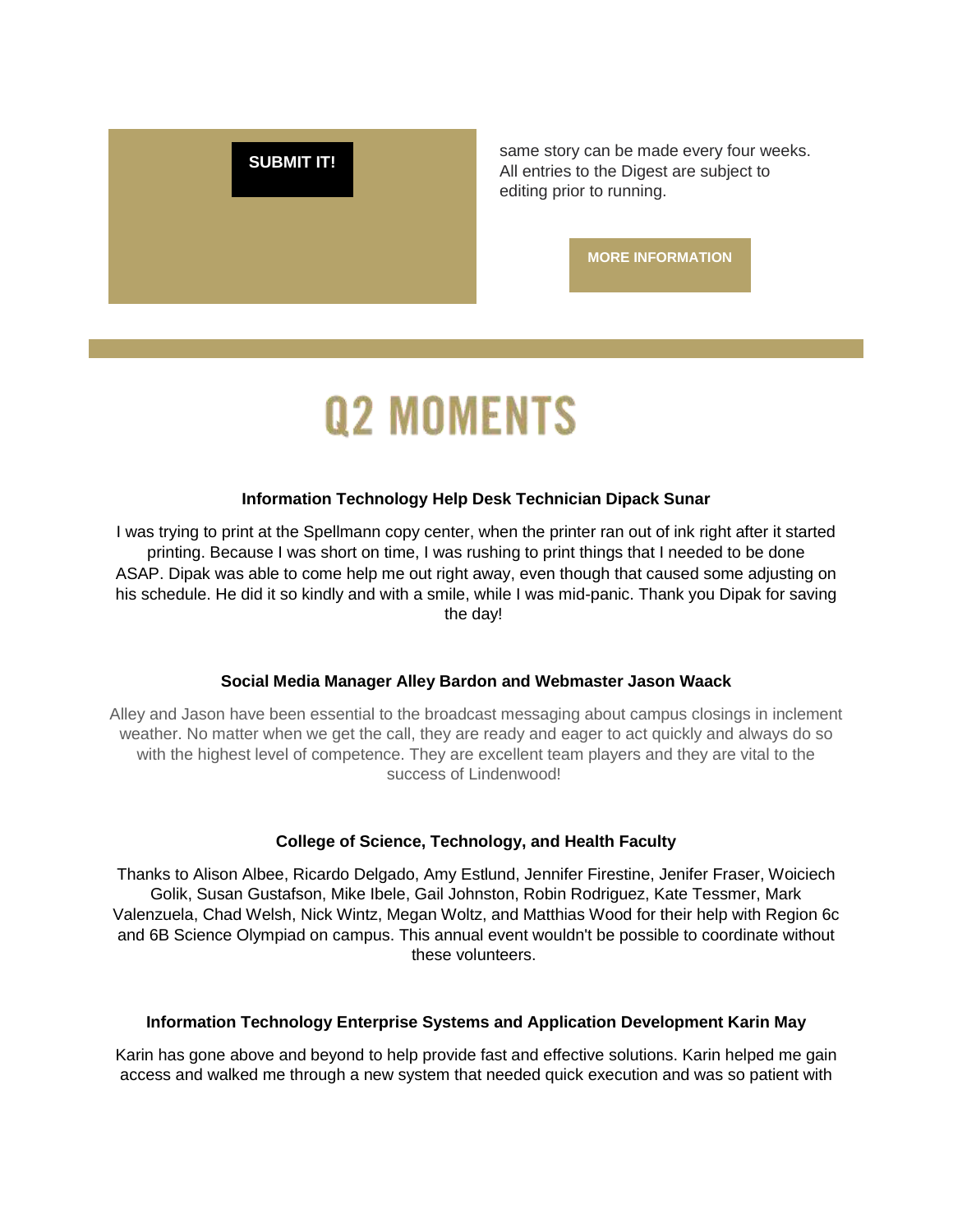the process. Karin responds so quickly to questions and provides the most helpful information to solve any challenges.

**[Submit Your Q2 Moment](https://nam04.safelinks.protection.outlook.com/?url=https%3A%2F%2Fr20.rs6.net%2Ftn.jsp%3Ff%3D001qOhG47Rw4u5toYn1balY8HvEs94HSD3sFDjdBbWDCCHFwMCsDArmox2NSQ79mRHVIMgDa0MCgoZ9ApO8jnLi2usj77GvEcXw1Lx1WUtyCx1nYxc_dxn05xrJgwdUyQ3o0d6H68pbETRnDygyHwr4Eti8X_DvA_5iSmaD57IXjuzNFgLD1O-VhHJqYGx4Z3fvZyriPJsJtgVsOzisIfTBIsJ3HavwPEwX0Jy5ocHwVPCHwYoZ9KHb2VonWn2Lks9yskJi-mnH5dKI1haX3HARFg%3D%3D%26c%3DhV4WlzT-TvjFWJsTAXV2IFj9j1IuaGSuI51wOVGWPu9ZO1ffptbasQ%3D%3D%26ch%3DJe0Mb5Cdo_TPE-n8x-deMODW9pTYgBJ0zhkJCyvUgc-RdXV1h9umsA%3D%3D&data=05%7C01%7Cphuffman%40lindenwood.edu%7Ca855865c0bbc4c32b6e608da2ddab439%7C3d72f08e540a4c68905d9e69c4d9c61e%7C1%7C0%7C637872714616588848%7CUnknown%7CTWFpbGZsb3d8eyJWIjoiMC4wLjAwMDAiLCJQIjoiV2luMzIiLCJBTiI6Ik1haWwiLCJXVCI6Mn0%3D%7C3000%7C%7C%7C&sdata=TEnN5wmCD2owLap4JS%2FW8zOUNM73z7zqQAW9dvauRAo%3D&reserved=0)**

### **LINDENWO** UNIVERSITY

LEARNING ACADEMY

**The R.I.S.E. Team Wants to Hear From You**

Thank you for your participation in the faculty development events during the first year of the R.I.S.E. project. In order to most effectively design future faculty development resources, the R.I.S.E. team seeks your input. Your honest and thorough responses will make the second year of the R.I.S.E. project more targeted and therefore, more valuable to those it seeks to serve - you and your students.

The survey should take less than 10 minutes of your time, and all survey completers have a chance to win 10 dining dollars. We hope that you will take a few minutes to share your thoughts and help us plan the second year of the R.I.S.E. Project.

**Take [anonymous survey](https://nam04.safelinks.protection.outlook.com/?url=https%3A%2F%2Fr20.rs6.net%2Ftn.jsp%3Ff%3D001qOhG47Rw4u5toYn1balY8HvEs94HSD3sFDjdBbWDCCHFwMCsDArmoxOjChwXyXcvujSf0I4iHuq4l1pUeZZE3Gz3_kaAue5kyyrU40KzevfF2ZZMzMWue4ekMKL6J7Zkm6IL0D2VRhcMnkAfWTR1aMHKBcakqweT7yRMcm-CLWYnOqmb-GcLDPa1LyKsdI49M-ZyF0NCcAU%3D%26c%3DhV4WlzT-TvjFWJsTAXV2IFj9j1IuaGSuI51wOVGWPu9ZO1ffptbasQ%3D%3D%26ch%3DJe0Mb5Cdo_TPE-n8x-deMODW9pTYgBJ0zhkJCyvUgc-RdXV1h9umsA%3D%3D&data=05%7C01%7Cphuffman%40lindenwood.edu%7Ca855865c0bbc4c32b6e608da2ddab439%7C3d72f08e540a4c68905d9e69c4d9c61e%7C1%7C0%7C637872714616588848%7CUnknown%7CTWFpbGZsb3d8eyJWIjoiMC4wLjAwMDAiLCJQIjoiV2luMzIiLCJBTiI6Ik1haWwiLCJXVCI6Mn0%3D%7C3000%7C%7C%7C&sdata=ACGQX%2BIY61p2kiLVT%2B8X%2Bh8wTIBPQyfO72wYRvDF8ic%3D&reserved=0)**

**Register For Performance Evaluation Training Sessions**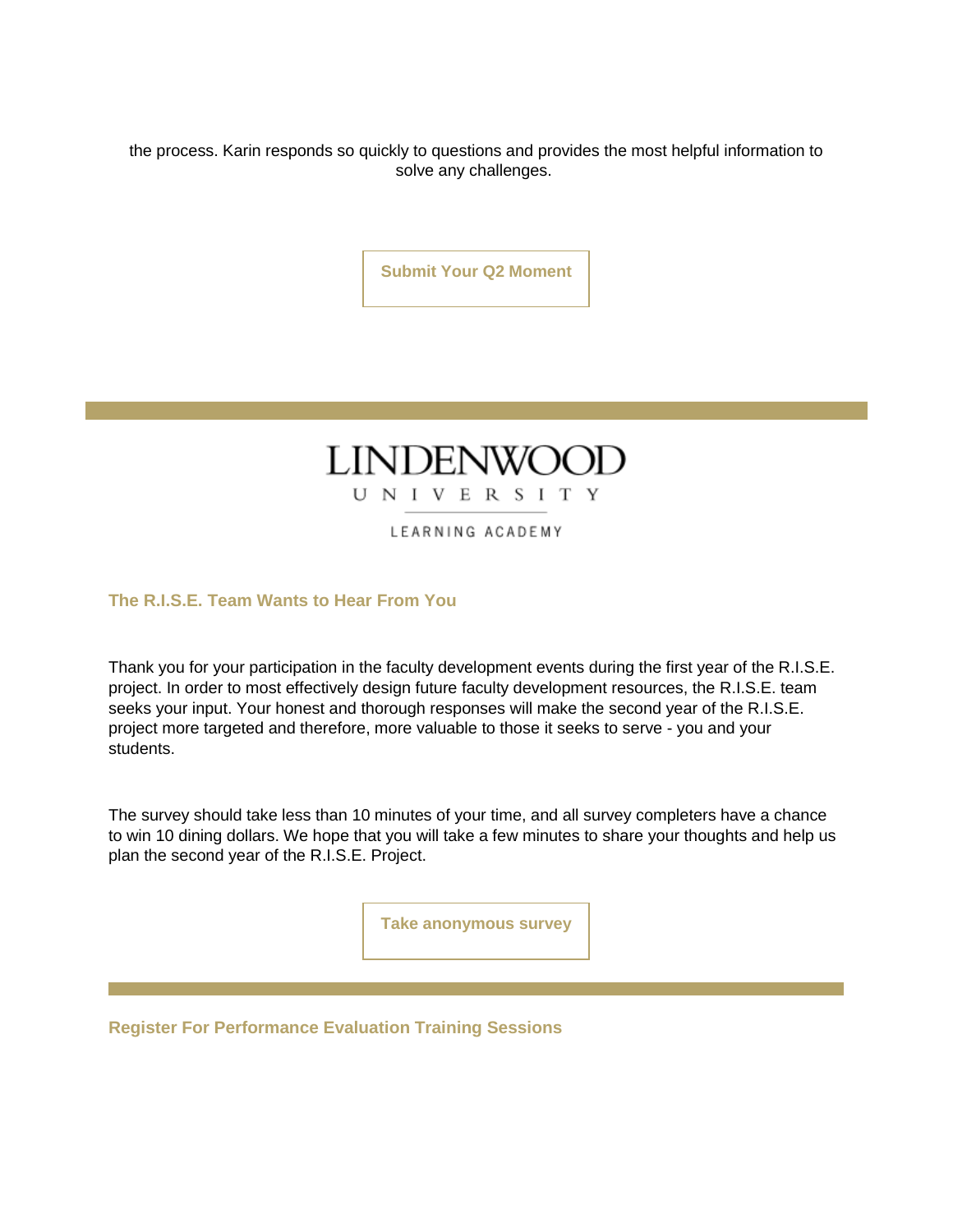Full-time faculty can now register for the performance evaluation training. After this two-day training, attendees will come away with the same understanding of the performance evaluation rubric and the evaluation process. Please remember to schedule both sessions for your cohort! All training sessions count towards professional development hours.

| <b>Schedule Session</b> |
|-------------------------|
|-------------------------|

| <b>FOrms/Quizze.</b> |  |
|----------------------|--|
|----------------------|--|

**May 9, 10 - 10:30 a.m. and 2 – 2:30 p.m.**

**Online**

Microsoft Forms is an application which allows you to create shareable surveys, quizzes, and polls in minutes. Forms tracks participant responses, providing real-time results, and analytics for your survey.

#### **Stream**

**May 10, 2022 10 - 10:30 a.m. and 2 - 2:30 p.m. May 11, 2022 10 - 10:30 a.m. and 2 - 2:30 p.m. Online**

Microsoft Stream is a video service where people at Lindenwood can upload, view, and share videos securely. You can share recordings of classes, meetings, presentations, training sessions, or other videos that aid your team's collaboration.

**[Register](https://nam04.safelinks.protection.outlook.com/?url=https%3A%2F%2Fr20.rs6.net%2Ftn.jsp%3Ff%3D001qOhG47Rw4u5toYn1balY8HvEs94HSD3sFDjdBbWDCCHFwMCsDArmoxOjChwXyXcvD9UWXoBakHj4Thxbw24hzQq8pZ5L1Xt0dOvruAv0b0w9a4_-d7OqITRWNzqgqR1HoWlJesq9vnRHbTgjyvfz-fanQAKFSrcXTHsWca2yLS8%3D%26c%3DhV4WlzT-TvjFWJsTAXV2IFj9j1IuaGSuI51wOVGWPu9ZO1ffptbasQ%3D%3D%26ch%3DJe0Mb5Cdo_TPE-n8x-deMODW9pTYgBJ0zhkJCyvUgc-RdXV1h9umsA%3D%3D&data=05%7C01%7Cphuffman%40lindenwood.edu%7Ca855865c0bbc4c32b6e608da2ddab439%7C3d72f08e540a4c68905d9e69c4d9c61e%7C1%7C0%7C637872714616588848%7CUnknown%7CTWFpbGZsb3d8eyJWIjoiMC4wLjAwMDAiLCJQIjoiV2luMzIiLCJBTiI6Ik1haWwiLCJXVCI6Mn0%3D%7C3000%7C%7C%7C&sdata=vPgY6QjGuGUBk5IBmwWj4V3xRzjnHK6Wo8yM0knMFdQ%3D&reserved=0)**

**[Register](https://nam04.safelinks.protection.outlook.com/?url=https%3A%2F%2Fr20.rs6.net%2Ftn.jsp%3Ff%3D001qOhG47Rw4u5toYn1balY8HvEs94HSD3sFDjdBbWDCCHFwMCsDArmoxOjChwXyXcvD9UWXoBakHj4Thxbw24hzQq8pZ5L1Xt0dOvruAv0b0w9a4_-d7OqITRWNzqgqR1HoWlJesq9vnRHbTgjyvfz-fanQAKFSrcXTHsWca2yLS8%3D%26c%3DhV4WlzT-TvjFWJsTAXV2IFj9j1IuaGSuI51wOVGWPu9ZO1ffptbasQ%3D%3D%26ch%3DJe0Mb5Cdo_TPE-n8x-deMODW9pTYgBJ0zhkJCyvUgc-RdXV1h9umsA%3D%3D&data=05%7C01%7Cphuffman%40lindenwood.edu%7Ca855865c0bbc4c32b6e608da2ddab439%7C3d72f08e540a4c68905d9e69c4d9c61e%7C1%7C0%7C637872714616588848%7CUnknown%7CTWFpbGZsb3d8eyJWIjoiMC4wLjAwMDAiLCJQIjoiV2luMzIiLCJBTiI6Ik1haWwiLCJXVCI6Mn0%3D%7C3000%7C%7C%7C&sdata=vPgY6QjGuGUBk5IBmwWj4V3xRzjnHK6Wo8yM0knMFdQ%3D&reserved=0)**

**Using Electronic Communication**

**May 10, 10 a.m. – 12 p.m.** 

**Making Diversity, Equity, and Inclusion a Reality, Part 2**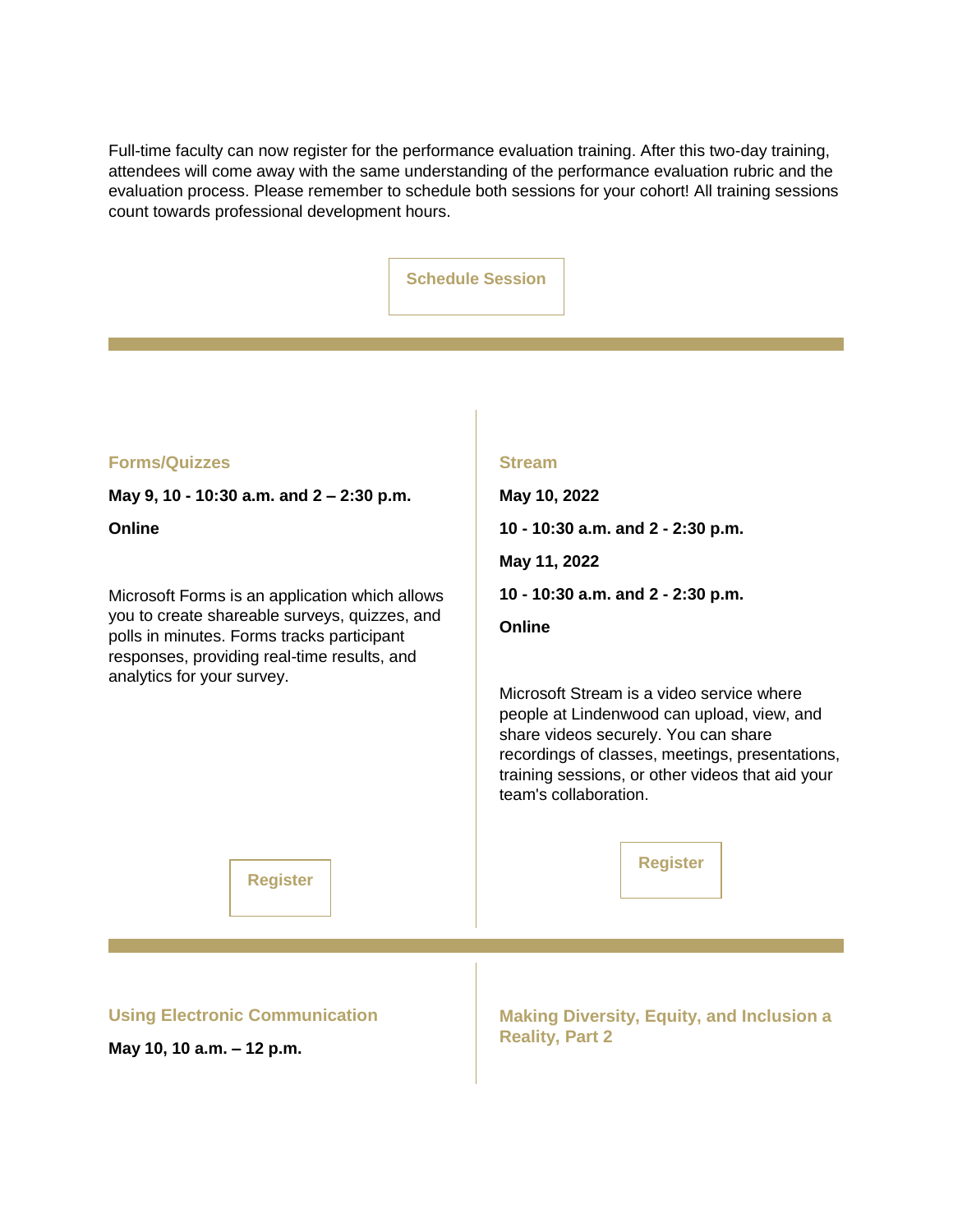#### **Lindenwood Learning Academy, LARC 009**

Consider the effect of the various types of communication methods commonly used in today's workplace.

- Explore methods for preventing misunderstandings.
- Consider ways to communicate with respect at Work
- Examine strategies for responding to anxious and/or defensive behaviors that result from different communication methods.
- Consider aspects of workplace problems stemming from electronic communication issues.

#### **May 11, 2 - 4 p.m.**

#### **Online**

This session is a continuation of "Making Diversity, Equity, and Inclusion a Reality Part. 1". Please only attend this session if you have completed Part 1.

The current landscape and climate in our country requires now more than ever that we stand up and become part of the solution versus being bystanders and hoping change will come or progress will be made. "Hope is not a strategy." This foundational and interactive class will help to establish a foundational understanding of diversity, equity, inclusion, and belonging. We will learn together how we can contribute to and benefit from having a more diverse and inclusive culture, where everyone can thrive and feel a sense of belonging, while delivering a superior academic experience to Lindenwood students.

**[Register](https://nam04.safelinks.protection.outlook.com/?url=https%3A%2F%2Fr20.rs6.net%2Ftn.jsp%3Ff%3D001qOhG47Rw4u5toYn1balY8HvEs94HSD3sFDjdBbWDCCHFwMCsDArmo1gz255rzRLoMKCstg_6P_AsV8uUW438CCnDD0Oowx93SZO4cE7BuenP4xPHrsznu4H0CPMSsLpCtUQ9WsaXL1kc3vqIHElF7ySPRtweX53JVn9AmRHTRo3vpu0mboctow%3D%3D%26c%3DhV4WlzT-TvjFWJsTAXV2IFj9j1IuaGSuI51wOVGWPu9ZO1ffptbasQ%3D%3D%26ch%3DJe0Mb5Cdo_TPE-n8x-deMODW9pTYgBJ0zhkJCyvUgc-RdXV1h9umsA%3D%3D&data=05%7C01%7Cphuffman%40lindenwood.edu%7Ca855865c0bbc4c32b6e608da2ddab439%7C3d72f08e540a4c68905d9e69c4d9c61e%7C1%7C0%7C637872714616588848%7CUnknown%7CTWFpbGZsb3d8eyJWIjoiMC4wLjAwMDAiLCJQIjoiV2luMzIiLCJBTiI6Ik1haWwiLCJXVCI6Mn0%3D%7C3000%7C%7C%7C&sdata=E%2F%2F6b7Wz3o%2FV2%2FHFaJ%2FPMCWoIFNkY1fALA306yq71%2BM%3D&reserved=0)**

**[Register](https://nam04.safelinks.protection.outlook.com/?url=https%3A%2F%2Fr20.rs6.net%2Ftn.jsp%3Ff%3D001qOhG47Rw4u5toYn1balY8HvEs94HSD3sFDjdBbWDCCHFwMCsDArmoxOjChwXyXcvqd_7Z_iKrS-qh63Irk3nktDmv02ujLgFEtCwLds9ajjYr_EO3r5Wq2F5bzJH4fTqZ3KYNfzXbnVHWGu90l76UJQflnA5RPowlSIGBnjFP-eIJuJhylg2Mj72ttJ_sGWQ%26c%3DhV4WlzT-TvjFWJsTAXV2IFj9j1IuaGSuI51wOVGWPu9ZO1ffptbasQ%3D%3D%26ch%3DJe0Mb5Cdo_TPE-n8x-deMODW9pTYgBJ0zhkJCyvUgc-RdXV1h9umsA%3D%3D&data=05%7C01%7Cphuffman%40lindenwood.edu%7Ca855865c0bbc4c32b6e608da2ddab439%7C3d72f08e540a4c68905d9e69c4d9c61e%7C1%7C0%7C637872714616588848%7CUnknown%7CTWFpbGZsb3d8eyJWIjoiMC4wLjAwMDAiLCJQIjoiV2luMzIiLCJBTiI6Ik1haWwiLCJXVCI6Mn0%3D%7C3000%7C%7C%7C&sdata=zUstZKJwFAQ71%2FvMGSugpqZ2KZTdqo0vnklinJOnGqs%3D&reserved=0)**

#### **2022 Assessment & Planning Summit**

#### **May 12, 9 – 11:30 a.m.**

**Online**

Goals of the summit:

- Understand and analyze graduate attributes and assessment processes
- Apply NSSE student engagement and high impact practice data to college, co-curricular, and administrative departments
- Evaluate NSSE data synthesized with graduate attributes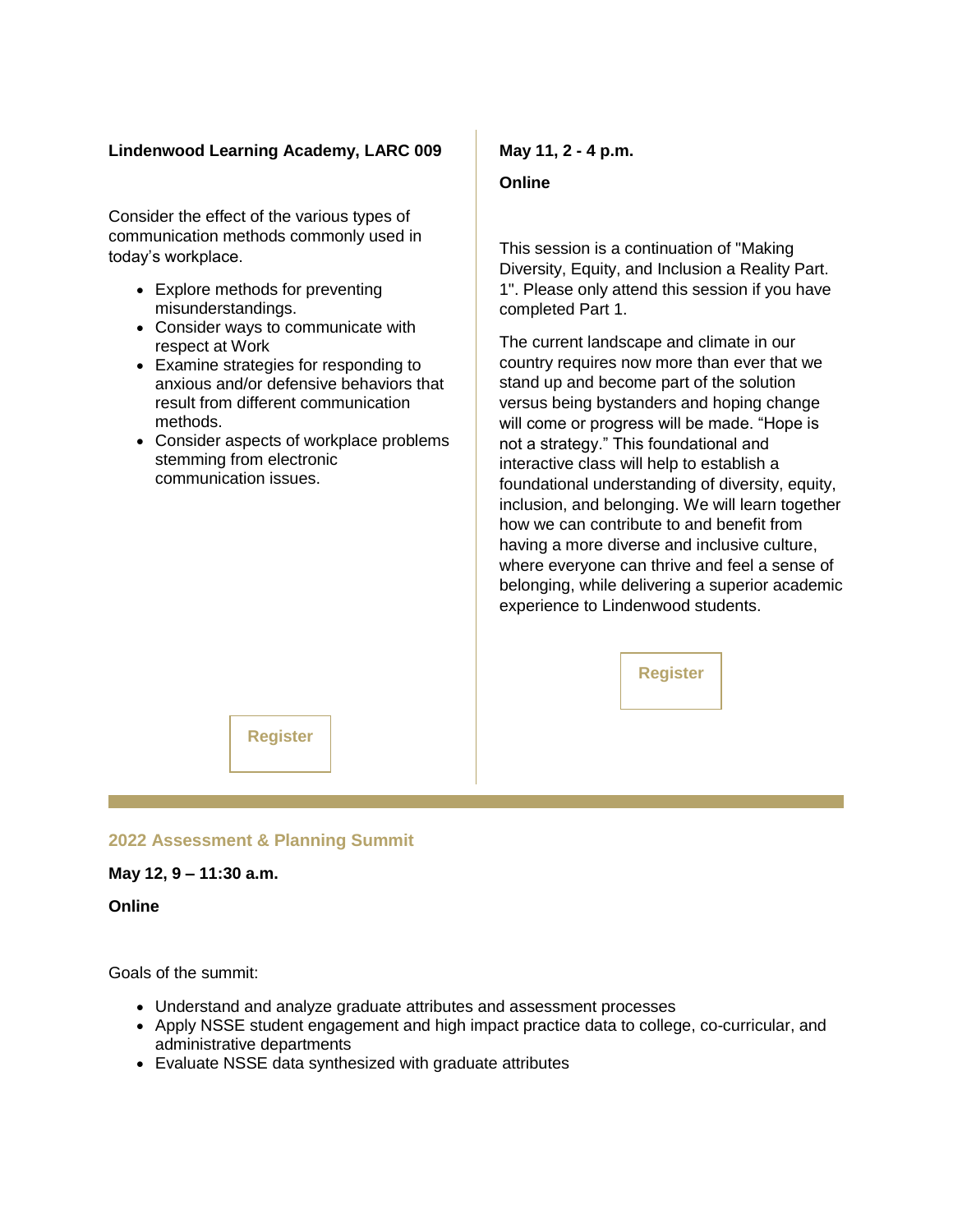- Evaluate current assessment practices
- Identify improvement opportunities
- Create actionable steps and share

**[Register](https://nam04.safelinks.protection.outlook.com/?url=https%3A%2F%2Fr20.rs6.net%2Ftn.jsp%3Ff%3D001qOhG47Rw4u5toYn1balY8HvEs94HSD3sFDjdBbWDCCHFwMCsDArmoxOwXQUwiB0A3RxLKCaLkTN4DSrX5LeDoMt5p8ZrXFplOG9f0BooLirjZGwieU_9eu3_CcgSbPWLtoxSUpg2z5GwgTM-N1bopr_LwSER3-w9OC2Ge1e_rYVZj28HVKkgWw%3D%3D%26c%3DhV4WlzT-TvjFWJsTAXV2IFj9j1IuaGSuI51wOVGWPu9ZO1ffptbasQ%3D%3D%26ch%3DJe0Mb5Cdo_TPE-n8x-deMODW9pTYgBJ0zhkJCyvUgc-RdXV1h9umsA%3D%3D&data=05%7C01%7Cphuffman%40lindenwood.edu%7Ca855865c0bbc4c32b6e608da2ddab439%7C3d72f08e540a4c68905d9e69c4d9c61e%7C1%7C0%7C637872714616588848%7CUnknown%7CTWFpbGZsb3d8eyJWIjoiMC4wLjAwMDAiLCJQIjoiV2luMzIiLCJBTiI6Ik1haWwiLCJXVCI6Mn0%3D%7C3000%7C%7C%7C&sdata=qDYah1nQAzuzEJ1YifcPytgL%2BIvm0eYDaFrxn8lFwuc%3D&reserved=0)**



#### **LARC/LIBRARY SERVICES**

- Monday Thursday: 8 a.m. 10 p.m.
- $\bullet$  Friday: 8 a.m. 5 p.m.
- $\bullet$  Saturday: 10 a.m. 3 p.m.
- $\bullet$  Sunday: 2 8 p.m.

#### **LARC/LIBRARY SERVICE SUMMER SERVICES**

- Monday Thursday:  $8$  a.m.  $-6$  p.m.
- $\bullet$  Fridays: 8 a.m.  $\text{-} 5 \text{ p.m.}$
- $\bullet$  Saturday: 10 a.m.  $\text{-} 3 \text{ p.m.}$
- $\bullet$  Sunday: 2 p.m.  $\text{-} 6$  p.m.

#### **LU BOX OFFICE**

- Tuesday-Friday: 12 4 p.m.
- $\bullet$  Saturday: 10 a.m. 2 p.m.
- Sunday-Monday: Closed

#### **EVANS COMMONS REC CENTER**

- $\bullet$  Monday Friday: 6 a.m. 9 p.m.
- Saturday and Sunday: 10 a.m. 3 p.m.

#### **EVANS COMMONS REC CENTER SUMMER HOURS**

- $\bullet$  Monday: 8 a.m.  $\text{-} 5 \text{ p.m.}$
- $\bullet$  Tuesday: 8 a.m.  $\text{-} 5 \text{ p.m.}$
- Wednesday: 8 a.m. 5 p.m.
- $\bullet$  Thursday: 8 a.m.  $\text{-} 5 \text{ p.m.}$
- Friday: 8 a.m. 5 p.m.
- Saturday & Sunday: Closed

#### **STARBUCKS**

- Monday Friday: 7:30 a.m. 5 p.m.
- Saturday: Closed
- $\bullet$  Sunday: 2 9 p.m.